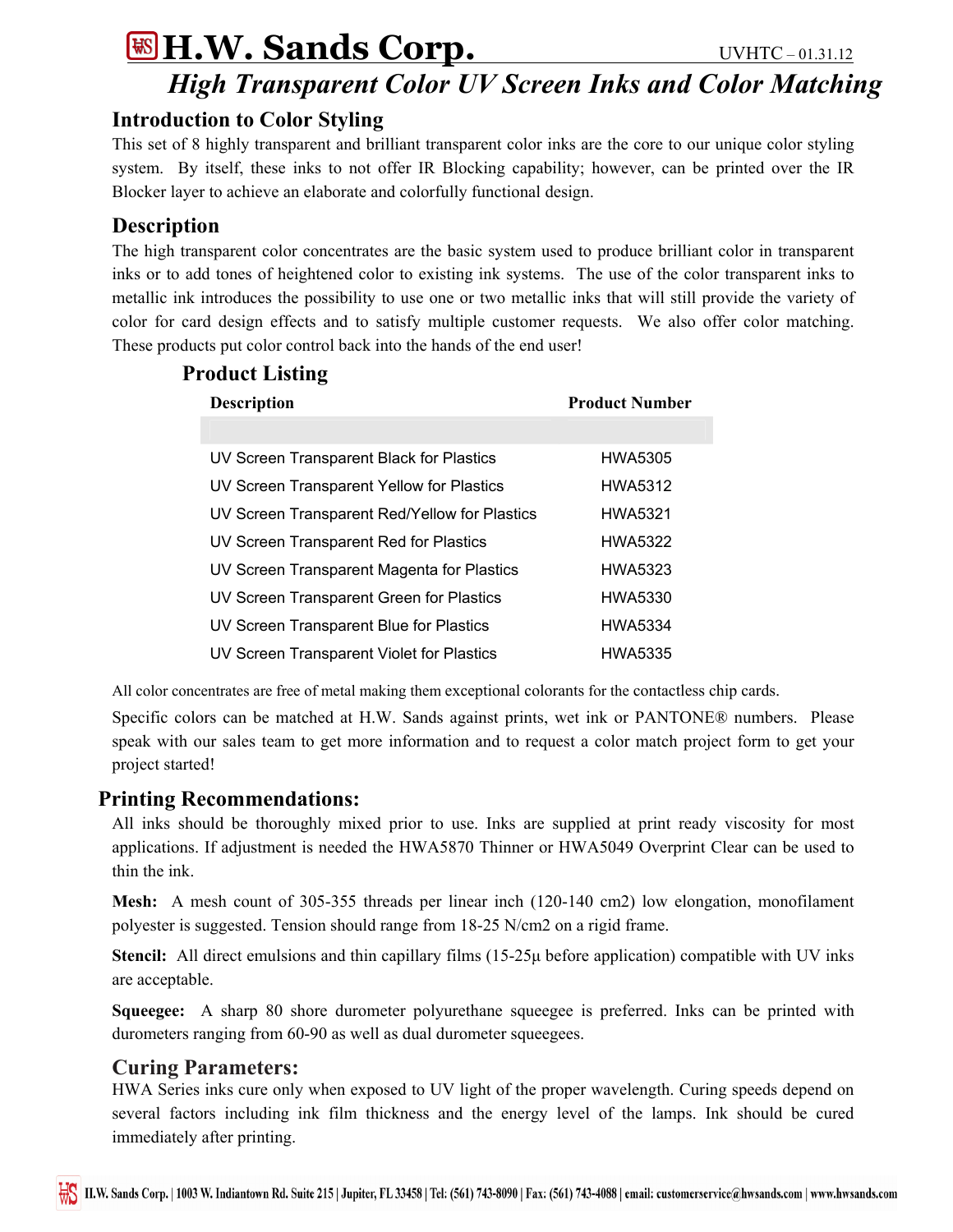# **ES H.W. Sands Corp.** UVHTC-01.31.12

#### **Curing Equipment:**

HWA Series inks are fast curing and work well with one 300 watts/in (120 watts/cm) or two 200 watt/in (80 watts/cm) medium pressure mercury vapor lamps. The HWA Series inks will cure up to 100 feet per minute (30 meters per minute) with most focused UV curing units.

#### **Screen Cleaning:**

Most conventional solvent cleaners work well. Alcohol based solutions must be avoided as they break down the emulsion. H.W. Sands recommends Press Wash 110 (flash point 113° F), 140 (flash point 140° F) or NSW-824 (flash point 150° F). These products are used for cleaning ink off screens during on press color changes or before storing the screen. They work well when removing ink from squeegees, flood bars and other equipment. Contact us for packaging options.

#### **Coverage:**

Approximately 2,500 square feet per gallon (230 square meters per gallon) depending on printing variables affecting ink film thickness and coverage.

#### **Mixing:**

All HWA Series colors are intermixable. The HWA Series inks may also be mixed with the Matte Series inks to achieve a wide range of gloss levels.

#### **Precautions:**

Avoid direct contact of ink with skin and clothing. If contact occurs, wash affected area with warm soapy water and dry thoroughly. If eye contact occurs, irrigate the area with water for 15 minutes and consult a physician. For more specific information, refer to the relevant Material Safety Data Sheet.

#### **Adhesion:**

The HWA Series is a non-visual post-curing system. Although further cross-linking occurs up to 24 hours later, the HWA Series inks should pass a crosshatch tape test, (ASTM #D3359-97), after exiting the curing unit and cooling to room temperature. Maximum chemical and abrasion resistance and adhesion will be attained after 24 hours.

#### **Intercoat Adhesion:**

HWA Series inks inter-coat adhesion is very good. Although loss of inter-coat adhesion is difficult, it should be monitored throughout the production run especially when printing 3 or more passes. Use of additives may adversely affect inter-coat adhesion.

#### **Weatherability:**

Weather resistance is subject to conditions of use. Consult the Technical Service Department prior to use for information regarding weather resistance and weatherable applications of the HWA Series inks.

#### **Heat-Sealing/Embossing:**

The HWA Series inks are formulated specifically to produce excellent results under controlled heat-sealing conditions. To obtain acceptable results the HWA Series inks must pass a crosshatch tape test, (using 3-M 600 tape) before heat sealing or embossing. Highly pigmented (opaque) inks and inks with special effects pigments may not heat-seal or emboss well. Radio frequency heat-sealing or high stress embossing of metallic ink is not recommended. For further details contact the H.W. Sands Technical Service Department.

#### **Chemical Resistance:**

The HWA Series inks have been exposed to a variety of chemicals to determine chemical resistance. The HWA Series has proved to be resistant to most common chemicals when properly cured.